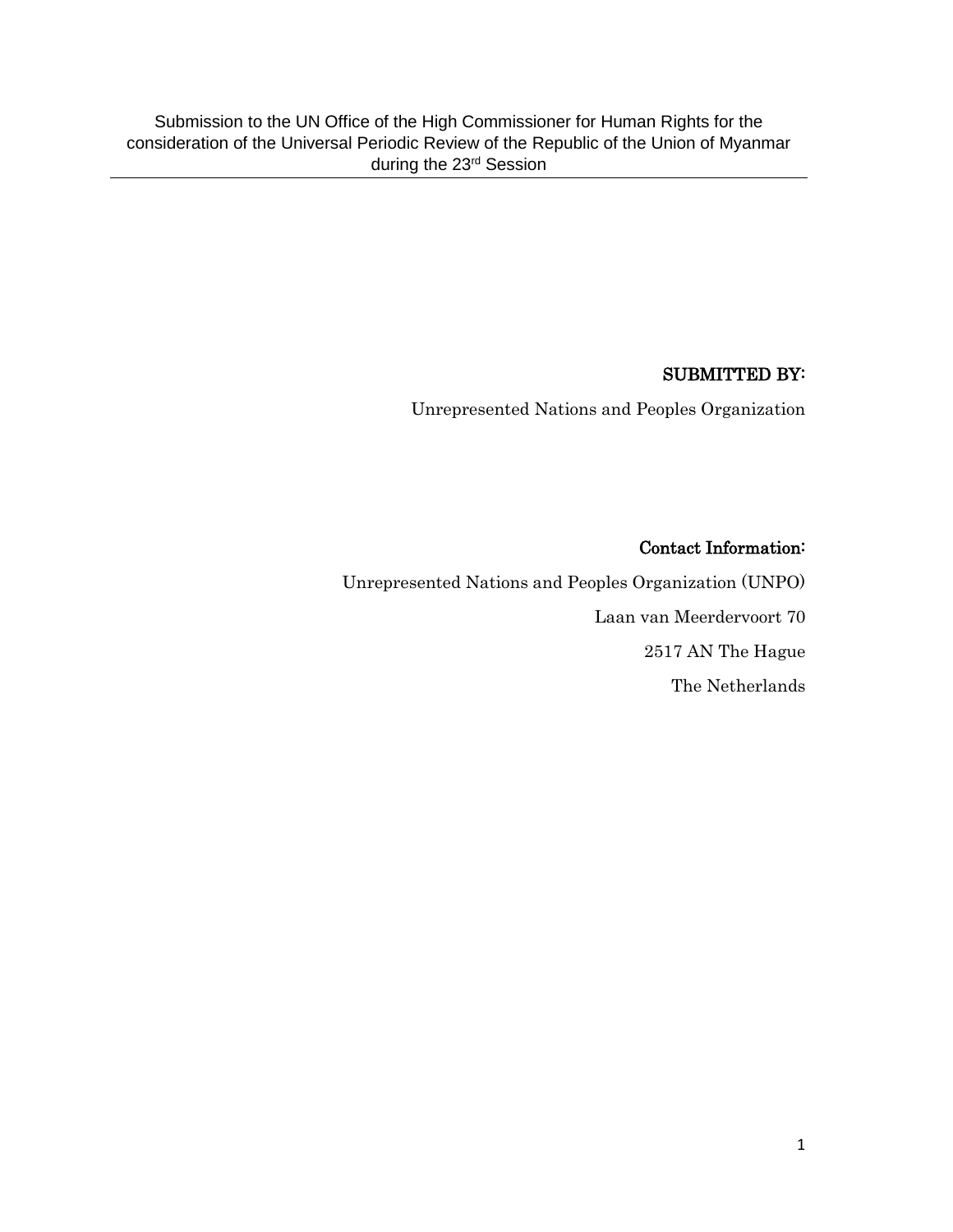Key Words: Myanmar, Chin, Christianity, religious freedom, human rights, sexual violence, forced labour, arbitrary detention, torture

#### I. Introduction

This report, submitted by the Unrepresented Nations and Peoples Organization (UNPO) on the occasion of the  $23<sup>rd</sup>$  session of the Universal Periodic Review, during which the Republic of the Union of Myanmar is under consideration, will focus on the main human rights violations occurring in the country, with a special emphasis on the situation of minority groups, and particularly the Chin. First, the report will open with a brief introduction to the Chin. Second, it will outline the main human rights violations taking place in Myanmar in the context of the international human rights treaties signed and ratified by the State, with a particular focus on the violations suffered by the Chin people. Last, it will present a series of recommendations to facilitate constructive discussions during the 23rd Session of the UPR.

#### Chin

 $\overline{\phantom{a}}$ 

As a consequence of 50 years of military rule, one third of the population of Myanmar lived below the poverty line in 2005. In the Chin State, the poverty rate is the highest of the country: in 2012, the poverty rate in Chin State was  $73\%$ <sup>1</sup> and it has not improved since. Even though Myanmar has signed and ratified several of the most important international human rights treaties, its compliance with them, especially with regards to the situation in Chin State, raise significant concerns. In addition, accessing information from Chin State is extremely difficult, due to the facts that the area is very isolated and the infrastructure very poor. Moreover, electricity and access to internet and (mobile) phones remains limited.<sup>2</sup>

The Chin population consists of approximately 500.000 people, corresponding to 0.9% of the totals population of Myanmar (which is 51 million in total). <sup>3</sup> The community inhabits mainly the West of Myanmar, near the border with India, and it is one of the most persecuted minority groups in the country.<sup>4</sup> The Chin are ethnically and linguistically very diverse: there are at least six primary Chin tribal groups that can be further divided into 63 smaller tribes. Besides, there are at least twenty mutually unintelligible dialects. Originally, the Chin territory was not limited to the Chin Hills, but it also included parts of neighbouring regions in Myanmar, Bangladesh, and India's north-eastern states. The occupation of the British at the end of the 18th century,

[http://unstats.un.org/unsd/demographic/sources/census/2010\\_phc/Myanmar/MMR-2014-08-28-provres.pdf](http://unstats.un.org/unsd/demographic/sources/census/2010_phc/Myanmar/MMR-2014-08-28-provres.pdf)

<sup>1</sup> The Myanmar Times, 2012: [http://www.mmtimes.com/index.php/national-news/3113-myanmar-s-child-mortality-still](http://www.mmtimes.com/index.php/national-news/3113-myanmar-s-child-mortality-still-highest-in-region-unicef.html)[highest-in-region-unicef.html](http://www.mmtimes.com/index.php/national-news/3113-myanmar-s-child-mortality-still-highest-in-region-unicef.html)

<sup>&</sup>lt;sup>2</sup> CHRO, 2011-2012[: http://www.chro.ca/images/stories/files/PDF/special\\_reports/Forced\\_labour\\_2011-2012.pdf](http://www.chro.ca/images/stories/files/PDF/special_reports/Forced_labour_2011-2012.pdf) <sup>3</sup> The Population and Housing Census of Myanmar, 2014:

<sup>4</sup> BBC, 2010 April 19:<http://news.bbc.co.uk/2/hi/asia-pacific/8626008.stm>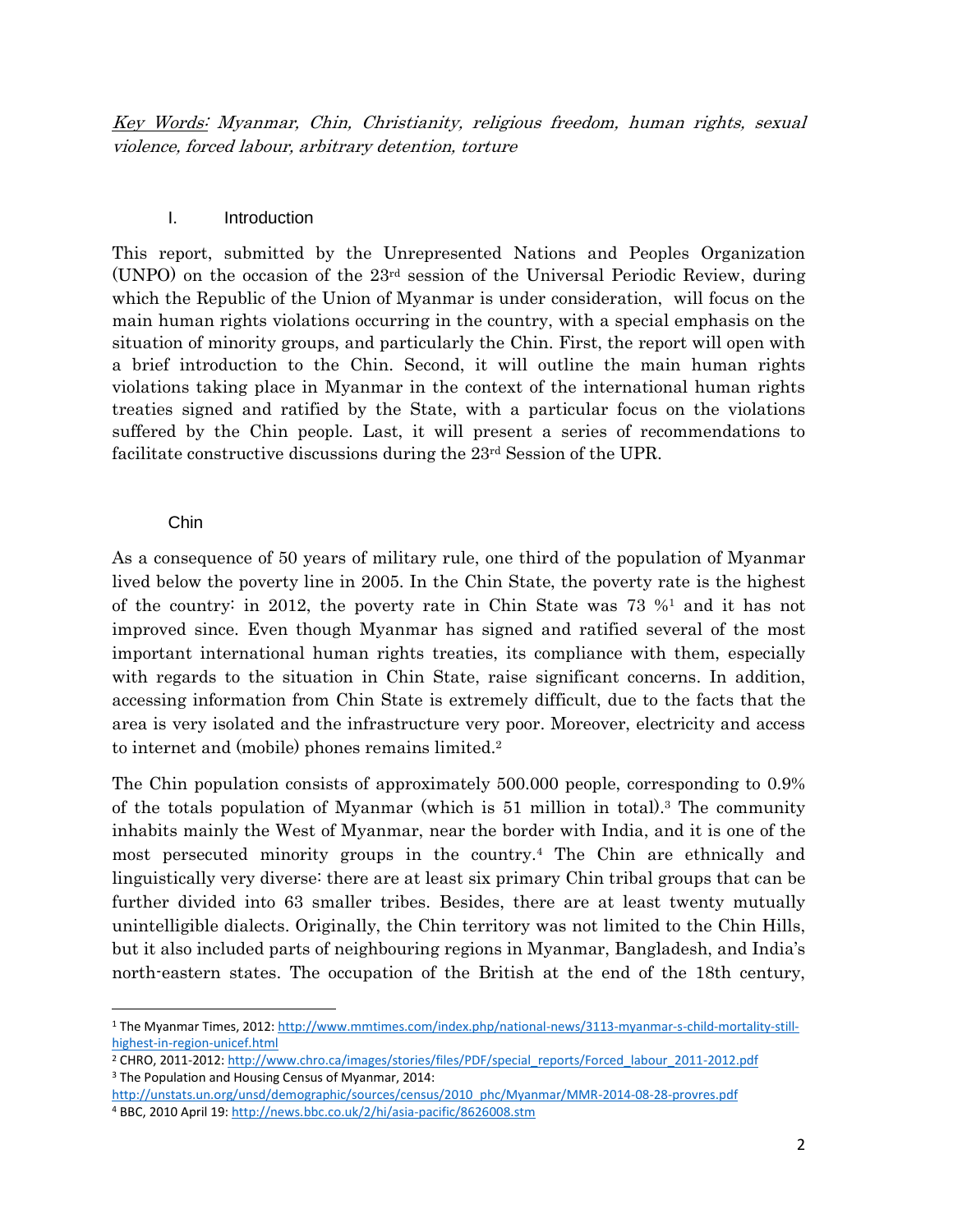however, meant the end of the free and unified Chin land. As a result of military intervention, the British assumed control over a large part of Chin land and divided the territory into separate administrative zones. In 1948, Myanmar became independent from Britain, which resulted in a further division of the Chin people as the international boundaries were demarcated. In 1962, a military coup ended Myanmar's democratic system and over 50 years of military rule followed.<sup>5</sup> Nowadays, the rights of the Chin are still continuously violated. As the majority of the Chin are Christian, while the de facto State religion in Myanmar is Buddhism, the Chin are still being discriminated against. According to Myanmar's 2008 Constitution, Buddhism has a special position within the State, while other religions in the country are merely recognised as existing. 6

## II. Human Rights Violations

Although Myanmar's President Thein Sein and his representatives described the human rights violations in the country as 'past mistakes', the government has failed to conduct any fully independent or impartial investigation into these violations. Ethnic and religious minorities still face serious human rights violations under the current authorities and in particular the Christian Chin people still face violations of religious freedom, and have fallen victim to forced labour, sexual violence, and extra-judicial killings. 7

Myanmar has ratified several UN treaties, including the UN Charter, the UN Convention on the Elimination of all Forms of Discrimination against Women (CEDAW), the UN Convention on the Rights of the Child (CRC), and the UN Declaration of Commitment to End Sexual Violent in Conflict. However, Myanmar has not ratified the International Covenant on Civil and Political Rights (ICCPR) nor the International Covenant on Economic, Social, and Cultural Rights (ICESCR).

## 1. Violation of Religious Rights

 $\overline{a}$ 

One of the major problems that the Chin are facing is the violation of their freedom of religion. Christian religious practices are still hindered by the Buddhist driven government policies, even in Chin State, where the majority of the population is Christian. Moreover, those who declare themselves Christians face religious discrimination from the Buddhist government authorities. This includes forced evictions from villages, bans on holding worship services, and assaults. In 2013,

<sup>5</sup> Human Rights Watch, 2009: [http://www.hrw.org/sites/default/files/reports/burma0109web\\_0.pdf](http://www.hrw.org/sites/default/files/reports/burma0109web_0.pdf)

<sup>6</sup> CHRO, 2014, January 21: [http://www.chro.ca/images/CHRO\\_FoRB\\_2013\\_1.pdf](http://www.chro.ca/images/CHRO_FoRB_2013_1.pdf)

<sup>7</sup> Chin Human Rights Organization, 2013, April 8[: http://www.burmapartnership.org/2013/04/human-rights](http://www.burmapartnership.org/2013/04/human-rights-violationsperpetrated-against-the-chin-in-burma/)[violationsperpetrated-against-the-chin-in-burma/](http://www.burmapartnership.org/2013/04/human-rights-violationsperpetrated-against-the-chin-in-burma/)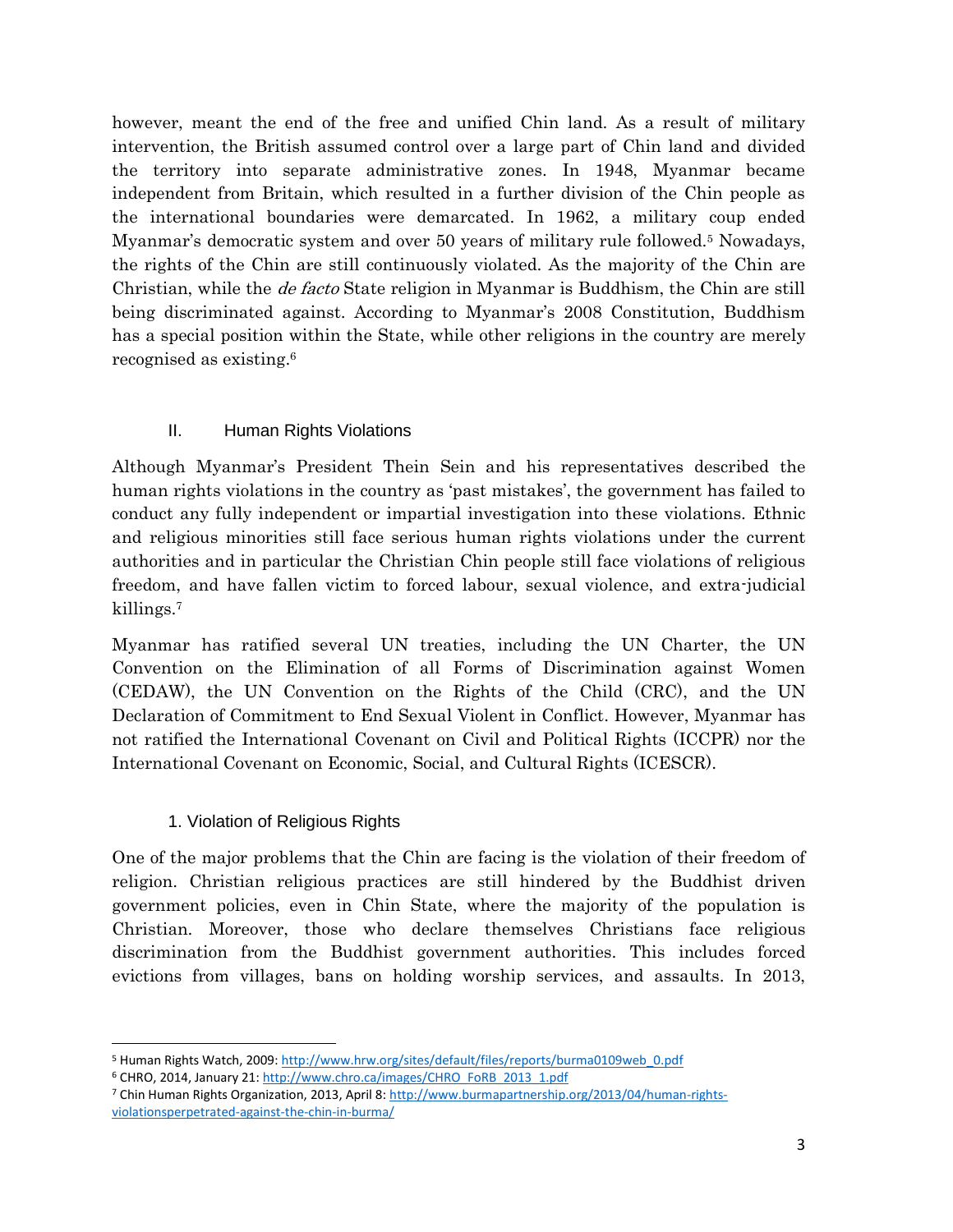thirteen instances of abuses related to religion were reported.<sup>8</sup> Other religious violations in 2013 included the scheduling of official events and visits on Sunday mornings in Chin State to disturb the population's right to celebrate the Christian festivity and threats by the government to burn down houses of Christian Chins who assembled for Christian worships.<sup>9</sup>

In 2014, the government of Myanmar published the draft of a ''Religious Conversion Bill''. The law has been adopted by the Upper House of Myanmar's Parliament in January 2015.<sup>10</sup> The bill is part of the "Pyidaungsu Hluttaw" - four pieces of legislation that the Government of Myanmar is currently considering to introduce reforms. Although the Government states that the legislation will protect Myanmar's variety of ethnicities and religions, the laws are likely to violate and obstruct religious and women's rights. Besides the Religious Conversion Bill, the remaining three pieces of legislation that form the 'Pyidaungsu Hluttaw' are:

- The Buddhist Women's Special Marriage Bill.
- The Population Control Healthcare Bill.
- The Monogamy Bill. 11

 $\overline{\phantom{a}}$ 

If the ''Religious Conversion Bill'' is adopted, all Burmese people will have to submit an official application before they can change their religion. Chapters 5 and 6 of the draft legislation describe in detail the prohibitions and the penalties in which those who violate the law might incur, which amount to up to two years of imprisonment for violations of Chapter 5 (14): "No one is allowed to apply for conversion to a new religion with the intent of insulting, degrading, destroying, or misusing any religion".<sup>12</sup>

The remaining Bills are also in violation with various provisions of international law, not only with regards to the Chin community and other minorities, but also more in general. Currently [March 2015], the four bills are being discussed in the Parliament of Myanmar. However, a specific date for the vote has not yet been set<sup>13</sup>. If the said legislation is passed, Myanmar will be in violation of several international treaties, including:

- Article 18 of the Universal Declaration of Human Rights;
- UN Convention on the Rights of the Child;
- Article 18 of ICCPR. However, Myanmar has not ratified this Convention;

<sup>8</sup> Arterbury, J. 2014, February 4 [: http://karennews.org/2014/02/chin-human-rights-group-condemns](http://karennews.org/2014/02/chin-human-rights-group-condemns-religiousdiscrimination.html/)[religiousdiscrimination.html/](http://karennews.org/2014/02/chin-human-rights-group-condemns-religiousdiscrimination.html/)

<sup>&</sup>lt;sup>9</sup> CHRO, 2013[: http://www.chro.ca/images/CHRO\\_FoRB\\_2013\\_1.pdf](http://www.chro.ca/images/CHRO_FoRB_2013_1.pdf)

<sup>10</sup> Christian Aid Mission, 2015, January 29[: http://www.christianaid.org/News/2015/mir20150129.aspx](http://www.christianaid.org/News/2015/mir20150129.aspx)

<sup>11</sup> East Asia Forum, 2015, March 12[: http://www.eastasiaforum.org/2015/03/12/buddhist-nationalism-threatens](http://www.eastasiaforum.org/2015/03/12/buddhist-nationalism-threatens-myanmars-democratic-transition/)[myanmars-democratic-transition/](http://www.eastasiaforum.org/2015/03/12/buddhist-nationalism-threatens-myanmars-democratic-transition/)

<sup>12</sup> CHRO, Unofficial translation:<http://www.chro.ca/images/Religious-conversion-bill-CHRO-translation.pdf>

<sup>13</sup> DJILP, 2015, March 9[: http://djilp.org/5459/critical-analysis-myanmar-religion-law-restricts-conversion-and](http://djilp.org/5459/critical-analysis-myanmar-religion-law-restricts-conversion-and-criminalizes-adultery/)[criminalizes-adultery/](http://djilp.org/5459/critical-analysis-myanmar-religion-law-restricts-conversion-and-criminalizes-adultery/)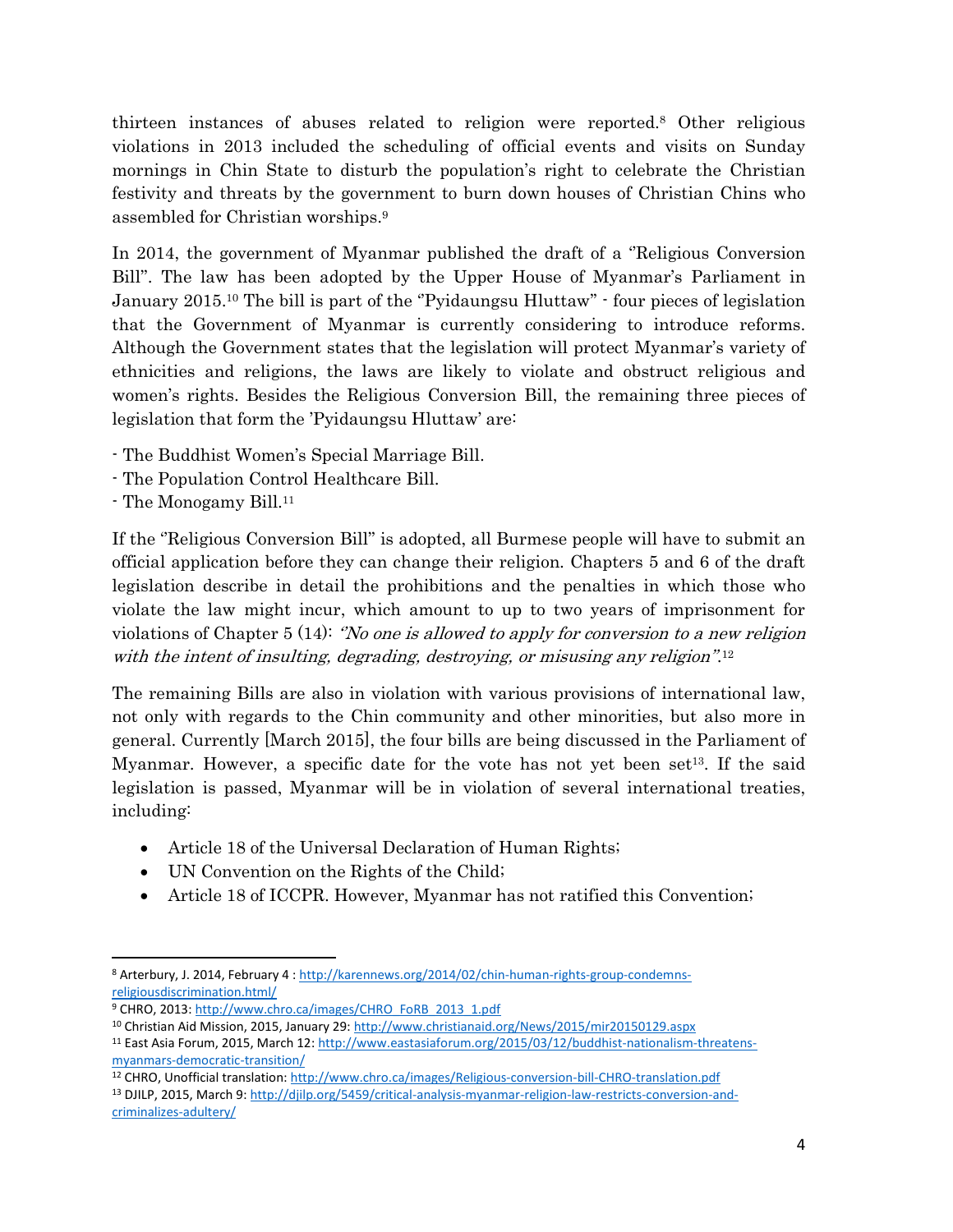- 1981 United Nations Declaration on the Elimination of All Forms of Intolerance and of Discrimination Based on Religion or Belief;
- Convention on the Elimination of all Forms of Discrimination against Women

The deprivation of religious rights that the Chin are subjected to, is not only in violation of international law, but also of the Constitution of the Republic of Myanmar (2008). Article 34 of the Constitution states that: ''Every citizen is equally entitled to freedom of conscience and the right to freely profess and practise religion subject to public order, morality or health and to the other provisions of this Constitution.'' This limitations of the population's freedom of religion are also in violation of articles 347, 348, 362, 363 and 346 of the Constitution . <sup>14</sup>

# 2. Sexual Violence

Sexual violence is also a significant problem in Myanmar. In 2011, a high number of women in Chin State have been raped and killed.<sup>15</sup> It is believed that more than 100 women have been raped by members of the Burmese Army since 2010. In July 2014, more than 130 Chin female activists demonstrated against the widespread and systematic sexual abuses by the Burmese Army.<sup>16</sup> During the protest, however, many of the activists were arrested as the authorities stated that they had not received the required permission for the demonstration.<sup>17</sup> Although Myanmar has ratified the Convention on the Elimination of all Forms of Discrimination against Women (CEDAW), sexual violence in the country has not diminished. Similarly, Myanmar has also signed the UN Declaration of Commitment to End Sexual Violent in Conflict, but it does not seem that the country has taken any steps towards the implementation of this Declaration.<sup>18</sup>

## 3 Arbitrary Detention and Torture

 $\overline{\phantom{a}}$ 

In September 2014, six Chin farmers were detained and tortured by the Burmese Army, because they had offered meals to members of the Chin National Front (CNF). The farmers were held in custody for nine days, during which they were beaten, tortured, and questioned about their affiliation to the CNF. After forcibly signing a statement pledging that they would never be in contact with the CNF again, they were released.

<sup>&</sup>lt;sup>14</sup> The Constitution of the Republic of Myanmar (2008)[: http://www.burmalibrary.org/docs5/Myanmar\\_Constitution-](http://www.burmalibrary.org/docs5/Myanmar_Constitution-2008-en.pdf)[2008-en.pdf](http://www.burmalibrary.org/docs5/Myanmar_Constitution-2008-en.pdf)

<sup>15</sup> The Chinland Guardian: [http://www.chinlandguardian.com/news-2009/1649-81-women-raped-36-killed-by-burma](http://www.chinlandguardian.com/news-2009/1649-81-women-raped-36-killed-by-burma-army-soldiers-wlb.html)[army-soldiers-wlb.html](http://www.chinlandguardian.com/news-2009/1649-81-women-raped-36-killed-by-burma-army-soldiers-wlb.html)

<sup>16</sup> The Irrawaddy, 2014, June 25: [http://www.irrawaddy.org/burma/women-protest-sexual-violence-soldiers-chin](http://www.irrawaddy.org/burma/women-protest-sexual-violence-soldiers-chin-state.html)[state.html](http://www.irrawaddy.org/burma/women-protest-sexual-violence-soldiers-chin-state.html)

<sup>17</sup> Karen News, 2014, July 9[: http://karennews.org/2014/07/burma-making-zero-progress-on-ending-sexual](http://karennews.org/2014/07/burma-making-zero-progress-on-ending-sexual-violence.html/)[violence.html/](http://karennews.org/2014/07/burma-making-zero-progress-on-ending-sexual-violence.html/)

<sup>18</sup> Burma Partnership, 2014, November 24: [http://www.burmapartnership.org/2014/11/if-they-had-hope-they-would](http://www.burmapartnership.org/2014/11/if-they-had-hope-they-would-speak-the-ongoing-use-of-state-sponsored-sexual-violence-in-burmas-ethnic-communities-2/)[speak-the-ongoing-use-of-state-sponsored-sexual-violence-in-burmas-ethnic-communities-2/](http://www.burmapartnership.org/2014/11/if-they-had-hope-they-would-speak-the-ongoing-use-of-state-sponsored-sexual-violence-in-burmas-ethnic-communities-2/)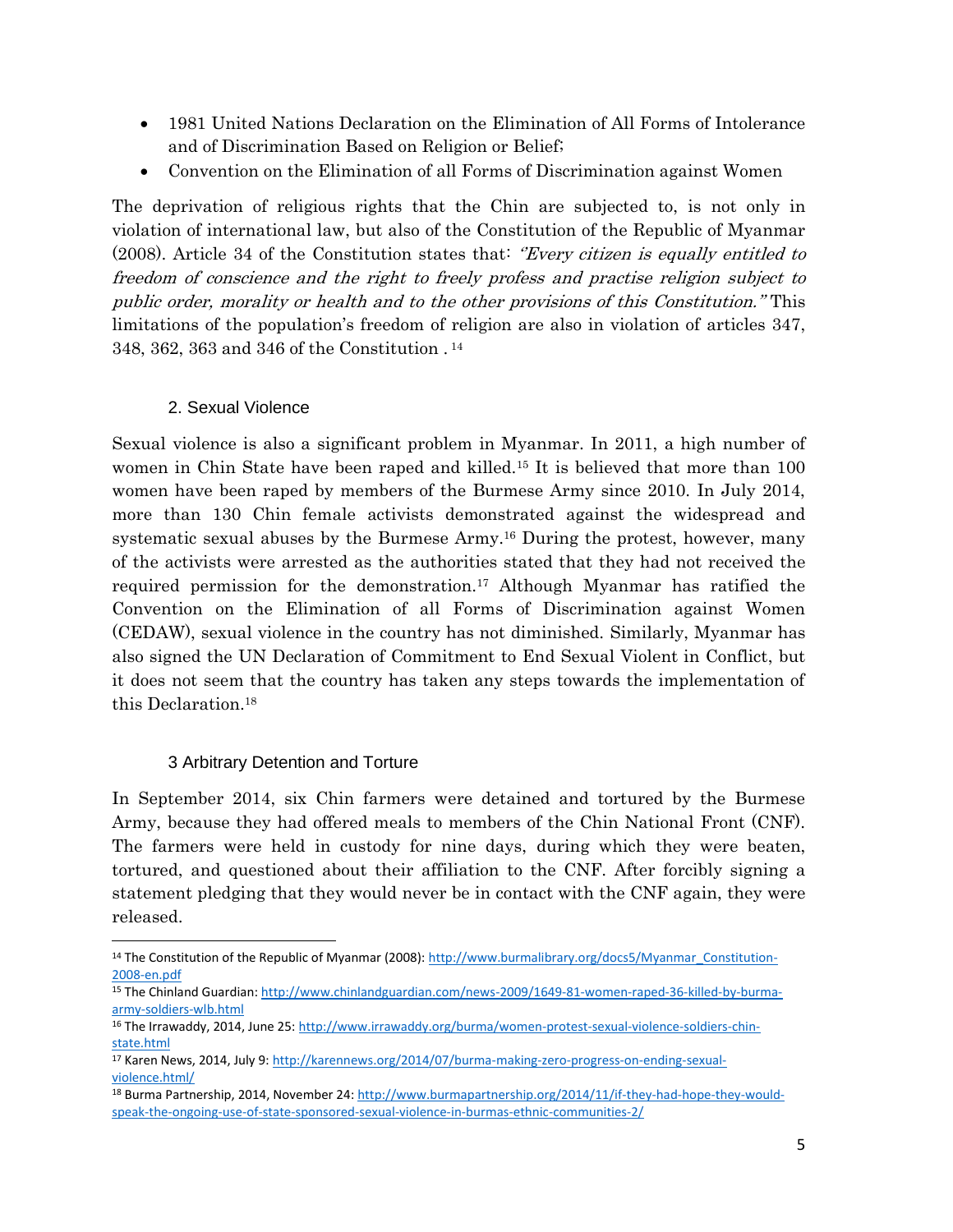Torture, abuse by soldiers, threats and forced confessions are common in the area and soldiers are rarely held accountable for their actions. <sup>19</sup> Following the release of the farmers discussed above, a press conference was held on 18 September 2014. During the conference, accusations of illegal detention and use of torture were presented against the Burmese Army. Consequently, the farmers were arrested again and, according to sources in Chin State's Palatwa Township, forced to sign a document in which they stated that they would retract these allegations.<sup>20</sup>

#### 4 Forced Labour

Despite being in violation with article 359 of the Constitution of the Republic of Myanmar (2008), which states that: "The Union prohibits forced labor except hard labor as a punishment for crime duly convicted and duties assigned by the Union in accord with the law in the interest of the public'', the Chin are still facing forced labour.<sup>21</sup> Between 2011 and 2012, twenty incidents of forced labour were reported, with the Burmese Army being involved in 50% of them and local authorities were involved in the other half. However, it is likely that the number is much higher, as incidents are likely to have gone undocumented, due to the poor infrastructure in Chin State.<sup>22</sup>

### III. Recommendations

 $\overline{\phantom{a}}$ 

Given the above-mentioned human rights situation in the Republic of the Union of Myanmar, the Unrepresented Nations and Peoples Organization urge the Government of Myanmar to consider the following recommendations:

- Ratify the International Covenant on Civil and Political Rights (ICCPR), the International Covenant on Economic, Cultural and Social Rights (ICECSR), as well as other relevant human rights treaties to which it is not a party;
- Refrain from adopting the proposed 'Religious Conversion Law' or the remainder of the so-called "Pyidaungsu Hluttaw" plan;
- Reform its Constitution, which currently discriminates between different religions and especially against minorities;

<sup>19</sup> The Irrawaddy, 2014:<http://www.irrawaddy.org/?p=68707>

<sup>20</sup> The Irrawaddy, 2014:<http://www.irrawaddy.org/burma/chin-farmers-re-arrested-accusing-burma-army-torture.html>

<sup>&</sup>lt;sup>21</sup> The Chinland Guardian, 2011[: http://www.chinlandguardian.com/news-2009/1623-forced-labour-extortion-persist-in](http://www.chinlandguardian.com/news-2009/1623-forced-labour-extortion-persist-in-chin-state.html)[chin-state.html](http://www.chinlandguardian.com/news-2009/1623-forced-labour-extortion-persist-in-chin-state.html)

<sup>22</sup> Reliefweb, 2012[: http://reliefweb.int/report/myanmar/chin-group-documents-forced-labor-incidents-report](http://reliefweb.int/report/myanmar/chin-group-documents-forced-labor-incidents-report)